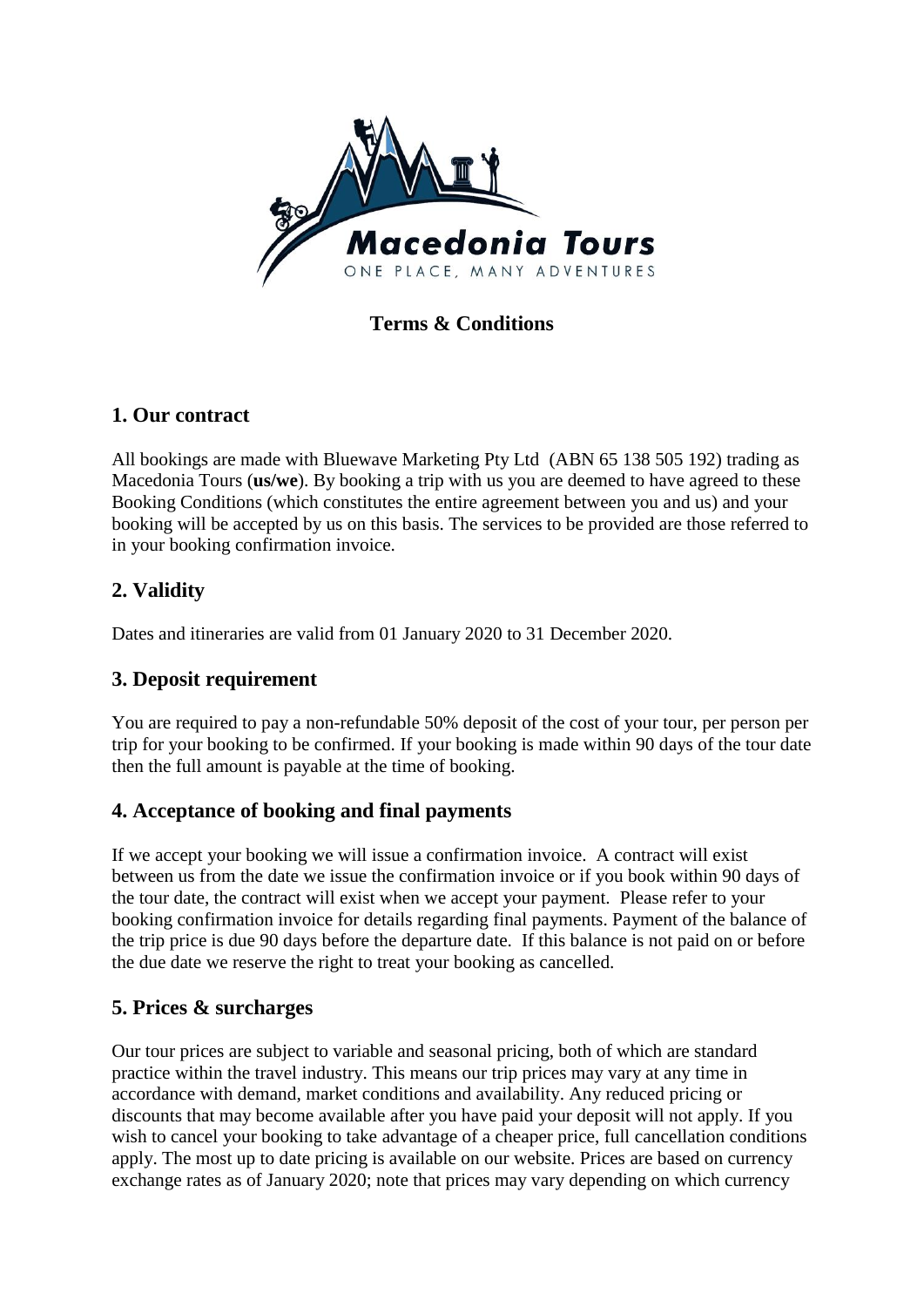the booking is made. We reserve the right to impose surcharges up to 60 days before departure due to unfavourable changes in exchange rates, or transportation costs, increases in accommodation costs, taxes, or if government action should require us to do so. In such instances we will be responsible for the amount up to 2% of the tour price and you will be responsible for the balance. If any surcharge results in an increase of more than 10% of the tour price you may cancel the booking within 14 days of notification of the surcharge and obtain a full refund.

#### **6. Your details**

In order for us to confirm your tour arrangements you must provide all requested details with the balance of the tour price. Necessary details vary by tour; they include but are not limited to full name as per passport, date of birth, nationality, passport number, and expiry date, dietary requirements and any pre-existing medical conditions (or special needs) you have which may affect your ability to complete your tour arrangements. On some more demanding tours we also require you to complete and forward a Self-Assessment form. Failure to provide requested details may result in additional charges or non-refundable cancellation of your tour.

## **7. Cancellation by the traveller**

If you cancel some or all portions of your booking cancellation fees will apply. A cancellation will only be effective when we receive written (email) confirmation of the cancellation. Cancellation fees are:

Notice of cancellation – Individual travellers More than four weeks prior to arrival: 20% Less than two weeks prior to arrival: 50% Less than 72 hours prior to arrival: 100% Notice of cancellation – Groups (6 or More) More than four weeks prior to arrival: 20% Less than four weeks prior to arrival: 50% Less than 72 hours prior to arrival: 100%

- 30 days or more prior to tour start date, we will retain the deposit;

- between 15 and 29 days prior to departure, we will retain 50% of the total booking cost

- 14 days or less prior to departure, we will retain 100% paid by you in connection with the booking.

Note that different cancellation conditions apply to some trips and additional services. Your booking consultant will advise if differences apply. Please note that for certain travel arrangements the cancellation charge may be higher than those shown. In certain cases a 100% cancellation fee applies as soon as the booking is made and the ticket is issued. You will be advised of different cancellation charges at time of booking. You are strongly advised to take out cancellation insurance at the time of booking which will cover cancellation fees. If you leave a trip for any reason after it has commenced we are not obliged to make any refunds for unused services.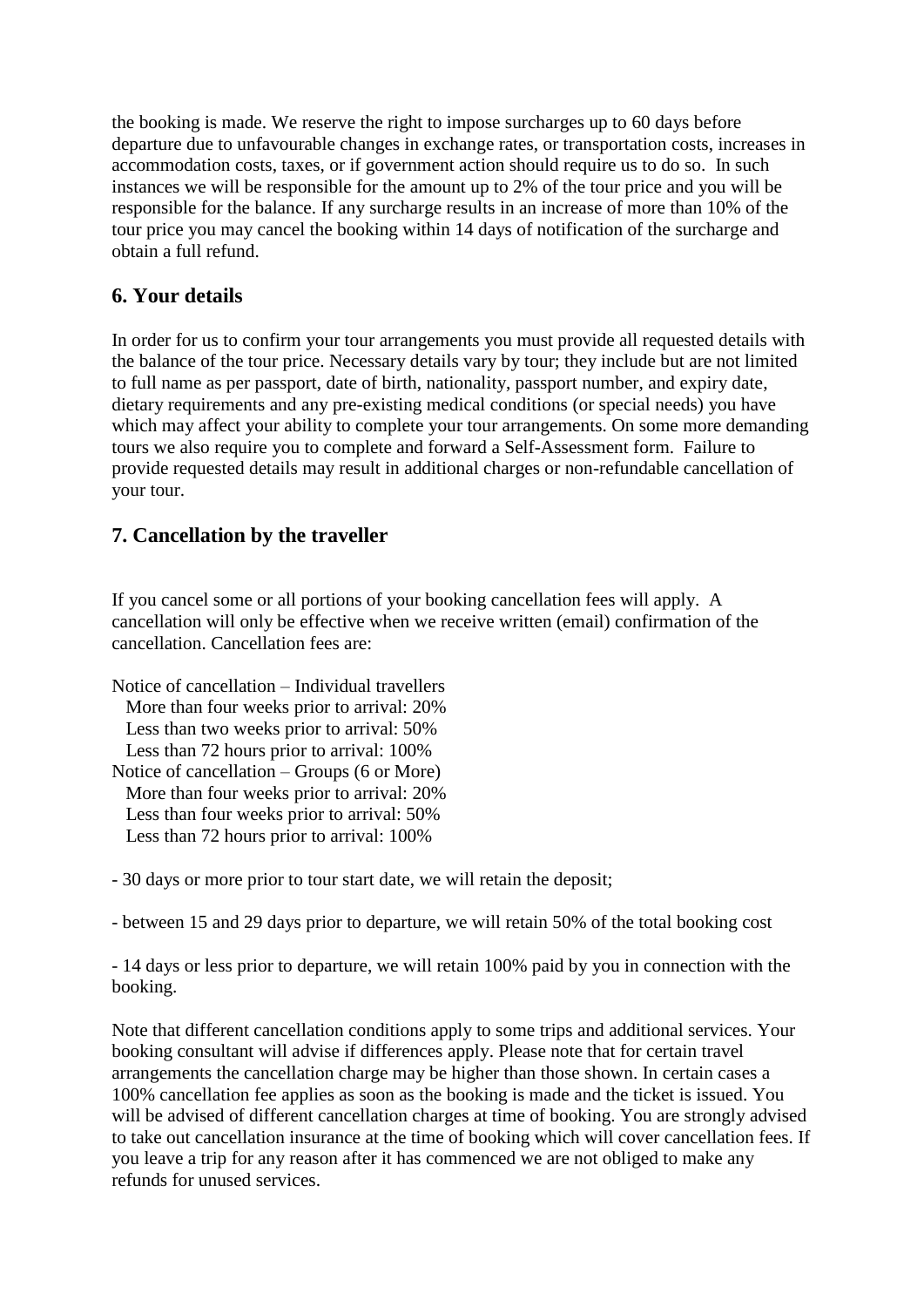If you fail to join a tour, join it after departure, or leave it prior to its completion, no refund will be made. The above cancellation fees are in addition to fees which may be levied by accommodation providers, tour guides or third party tour and transport operator fees.

#### **8. Cancellation by us**

Our tours are guaranteed to depart once they have one fully paid traveller unless minimum group size specifically states otherwise. We may cancel a tour at any time prior to departure if, due to terrorism, natural disasters, extreme weather, political turmoil or other external events it is not viable for us to operate the planned itinerary. If we cancel your tour, you can transfer amounts paid to an alternate tour date or receive a full refund. In circumstances where the cancellation is due to external events outside our reasonable control refunds will be less any unrecoverable costs. We are not responsible for any incidental expenses that you may have incurred as a result of your booking including but not limited to visas, vaccinations, travel insurance excess or non-refundable flights.

#### **9. Booking amendments**

We require written notice (by email) regarding any cancellations or changes to your tour. If you wish to transfer from one trip to another or transfer your booking to a third party you must notify us at least 60 days prior to the proposed departure date. A fee of  $\frac{1}{2}$  €60 per person per change will apply (in addition to any charges levied by hotels, ground operators or airlines). If you notify us less than 60 days prior to the proposed departure date the refund policy applicable to cancellations will apply. Transfers to a third party are only permitted where the transferee meets all the requirements in relation to the trip, and transfers to another departure can only be made to a departure within the current validity period.

Our ability to change your tour will depend on the availability of your proffered new tour.

#### **10. Inclusions**

The price of your tour includes:

- All accommodation as listed in the tour description
- All transport listed in the Essential Trip Information
- Sightseeing and meals as listed on the tour description
- Activities as listed on the tour description
- All entries as listed on the tour description

## **11. Exclusions**

The price of your tour does not include:

- international or internal flights unless specified
- airport transfers unless specified
- meals other than those specified in the tour description
- Visa and passport fees if applicable
- Travel insurance
- Optional activities and all personal expenses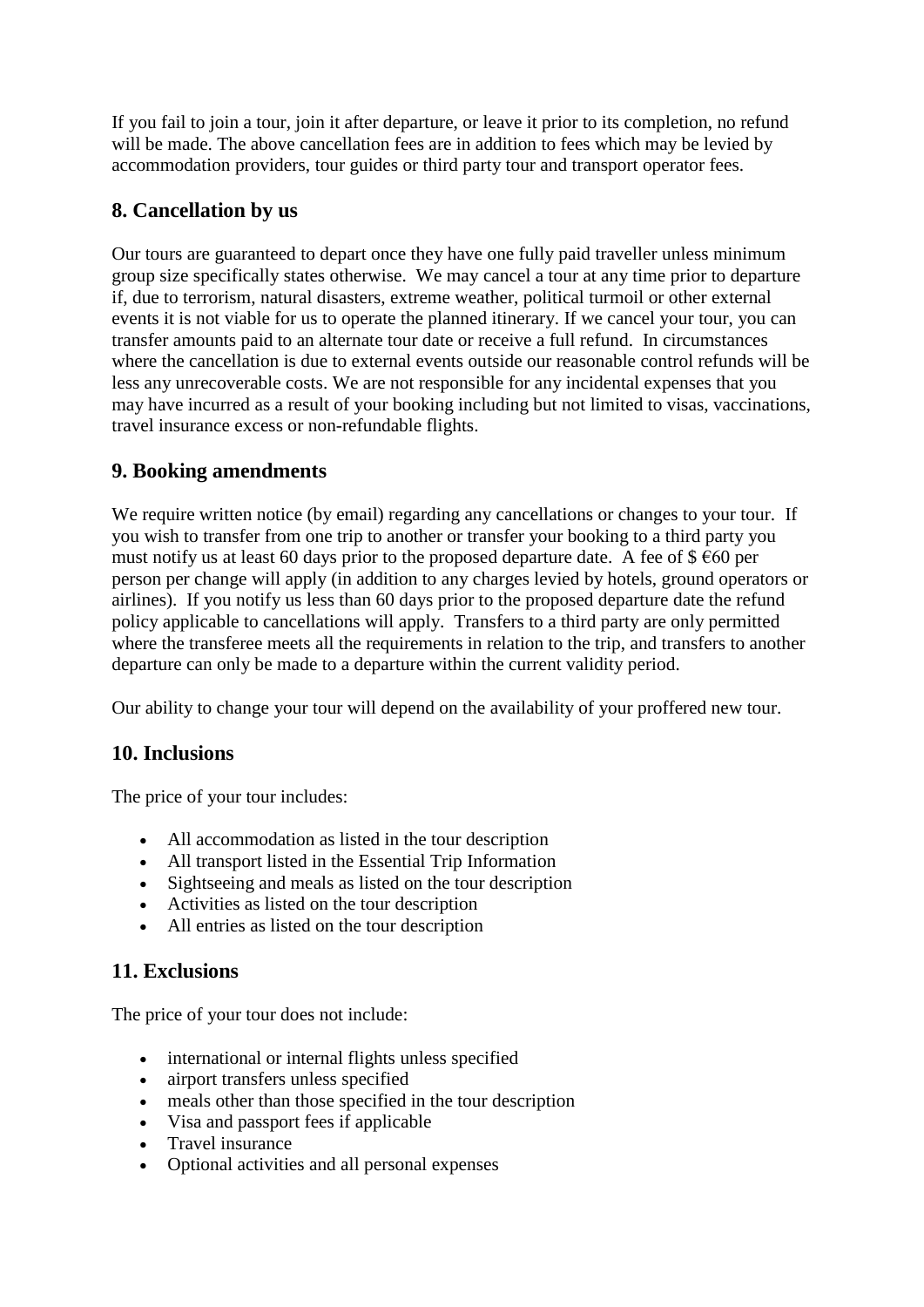#### **12. Age & Health requirements**

A minimum age at the time of travel applies to some of our trips – please see specific tour description for details. For the majority of our trips we have no upper age limit though we remind you that our trips can be physically demanding and passengers must ensure that they are suitably fit to allow full participation. All travellers under the age of 18 must be accompanied by a legal guardian, or in lieu of a legal guardian, by an escort over the age of 18, appointed by their legal guardian. The legal guardian or their designee will be responsible for the traveller under the age of 18 day to days care.. Please note, families must upgrade from dorm-share accommodation to private rooms where applicable. We cannot guarantee triple or joining rooms for families; accompanying adults may be required to share with others in the group on a twin share basis.

#### **14. Passport and visas**

You must carry a valid passport and have obtained all of the appropriate visas, permits and certificates for entry into the Republic of Macedonia. Your passport must be valid for 6 months beyond the duration of the trip. It is your responsibility to ensure that you are in possession of the correct visas, permits and certificates for your trip if they apply. We are not responsible if you are refused entry to the Republic of Macedonia because you lack the correct passport, visa or other travel documentation and cannot assist you in obtaining it.

## **15. Travel insurance**

Travel insurance is strongly encouraged for all our travellers and should be taken out at the time of booking. Your travel insurance should provide cover against personal accident, death, medical expenses and emergency repatriation with a recommended minimum coverage of US\$200,000 for each of the categories of cover. We also strongly recommend it covers cancellation, curtailment, personal liability and loss of luggage and personal effects. We will ask for your travel insurance policy number and the insurance company's 24 hour emergency contact number on the first day of your trip. If you have travel insurance connected to your credit card or bank account please ensure you have details of the participating insurer, the insurance policy number and emergency contact number with you rather than the bank's name and credit card details.

## **16. Flexibility**

You appreciate and acknowledge that the nature of this type of travel requires considerable flexibility and you should allow for alternatives. The itinerary provided for each trip is representative of the types of activities contemplated, but it is understood that the route, schedules, itineraries, amenities and mode of transport may be subject to alteration without prior notice due to local circumstances or events.

## **17. Change of itinerary**

While we endeavour to operate all trips as described we reserve the right to change the trip itinerary. Please refer to our website before departure for the most recent updates to your itinerary.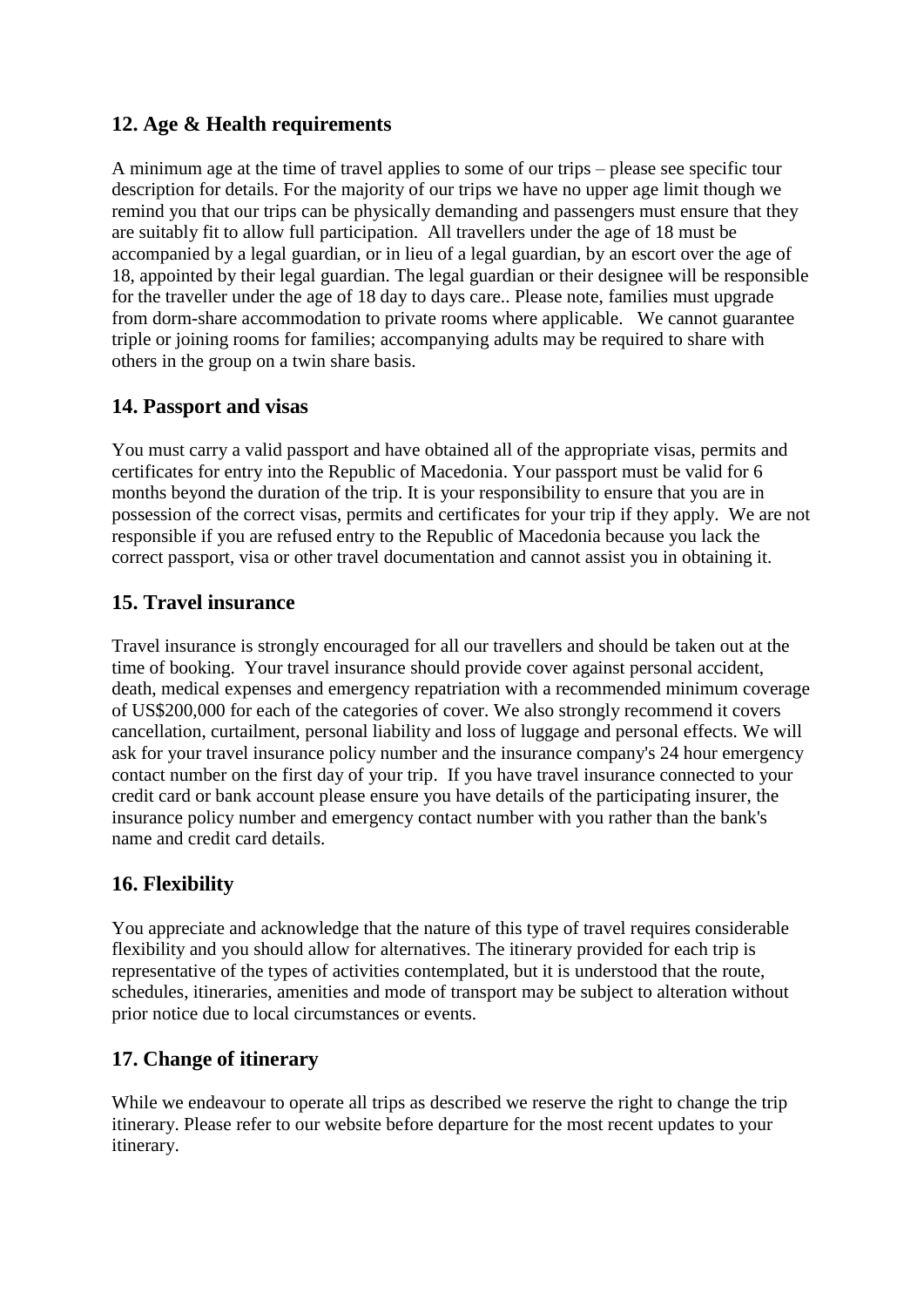Before departure: If we make a major change we will inform you as soon as reasonably possible if there is time before departure. The definition of a major change is deemed to be a change affecting at least one day in the itinerary. When a major change is made you may choose between accepting the change, obtaining a refund of money paid for the tour or accept an alternative tour offered.

After departure: We reserve the right to change an itinerary after departure due to local circumstances or events outside of our control.

#### **18. Authority on tour**

Our group tours are run by a group leader. The decision of the group leader is final on all matters likely to affect the safety or well-being of any traveller or staff member participating in the trip. If you fail to comply with a decision made by a group leader, or interfere with the well-being or mobility of the group, the group leader may direct you to leave the tour immediately, with no right of refund. We may also elect not to carry you on any future tours booked. You must at all times comply with the laws, customs, and foreign exchange and drug regulations of the Republic of Macedonia.

#### **19. Acceptance of risk**

You acknowledge that the nature of some of our tours is adventurous and participation involves a degree of personal risk. You will be visiting places where the political, cultural and geographical attributes present dangers and physical challenges greater than those present in our daily lives. We use information from government foreign departments and reports from our own contacts in assessing whether the itinerary should operate. However it is also your own responsibility to acquaint yourself with all relevant travel information and the nature of your itinerary. You acknowledge that your decision to travel is made in light of consideration of this information and you accept that you are aware of the personal risks attendant upon such travel.

#### **20. Limitation of liability**

We contract with a network entities and individuals to assist in the running of our trips as agent for these third parties. We are not responsible for the acts and omissions of these third parties.

To the fullest extent permitted by law:

- any liability for any loss, death, injury or damage which you may suffer (directly or indirectly) in connection with or arising out of your participation in a trip, or any breach of the Booking Conditions, is excluded;

- you release us and our officers, employees, agents and representatives from any liability and expressly waive any claims you may have against us arising out of or in connection with your participation in a trip;

- you release us and our booking or tour partners such as the United Macedonian Diaspora, their employees, agents, associates, colleagues and volunteers from any liability and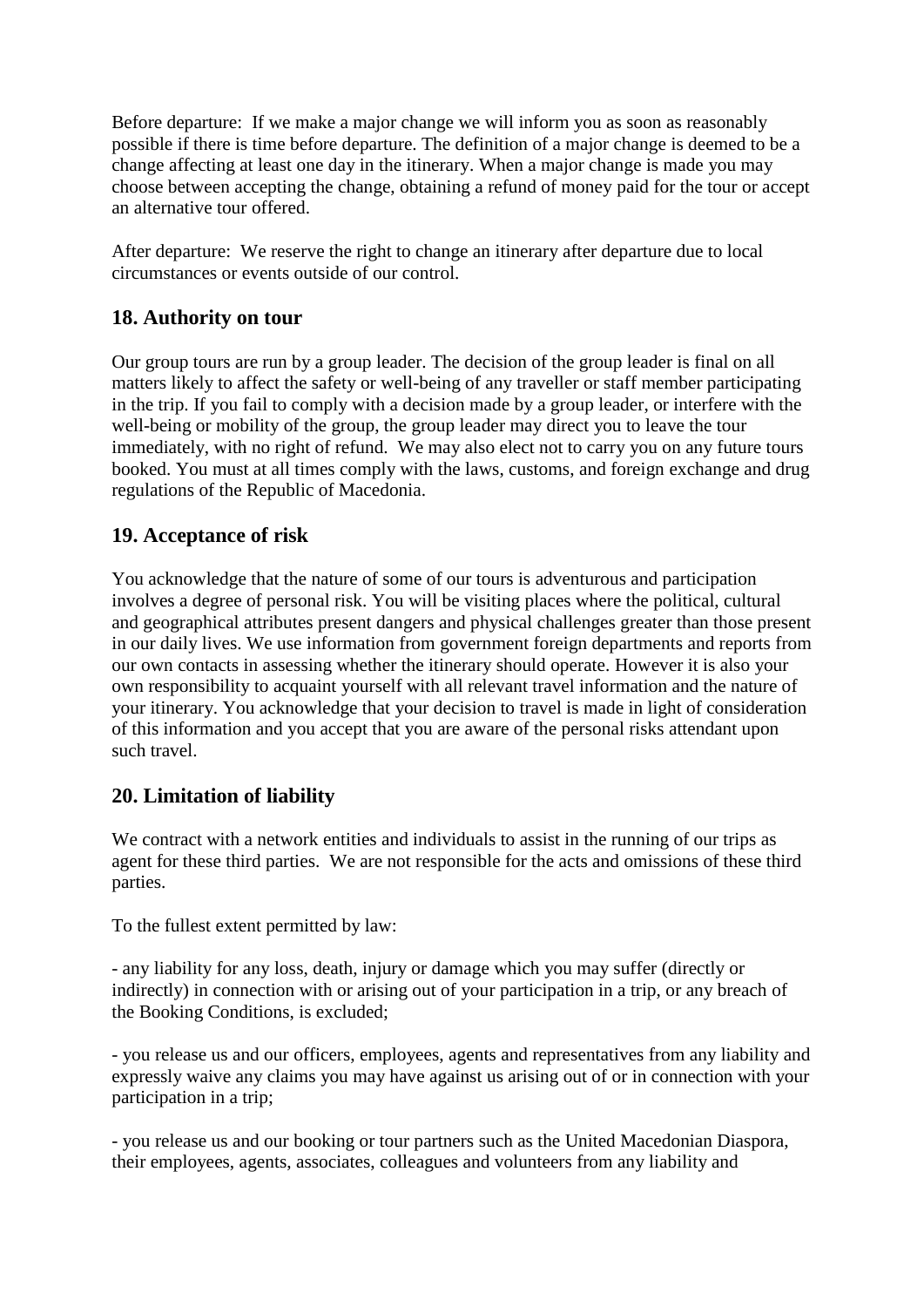expressly waive any claims you may have against us arising out of or in connection with your participation in a trip; and

- any condition or warranty which would otherwise be implied by law into these Booking Conditions (Implied Warranty), is excluded.

To the extent an Implied Warranty cannot be excluded, our liability in respect of the Implied Warranty is limited to (in our absolute discretion): (i) the provision of a similar trip to an equivalent value; or (ii) a refund of the total amount received by us from you in connection with your booking.

Any claim by you is excluded to the extent that it is for indirect or consequential loss, loss of profits or economic loss, however it arises, or for indirect, special, punitive or exemplary damages.

## **22. Claims & complaints**

If you have a complaint about your tour please inform your group leader or our local representative at the time in order that they can attempt to rectify the matter. If you are not happy with their response call our 24/7 hotline on +389 78 934 276. If satisfaction is not reached through these means then any further complaint should be put in writing to us within 30 days of the end of the tour.

## **23. Severability**

In the event that any term or condition contained are unenforceable or void by operation of law or as being against public policy or for any other reason then such term or condition shall be deemed to be severed from this contract or amended accordingly only to such extent necessary to allow all remaining terms and conditions to survive and continue as binding.

## **24. Photos and marketing**

You consent to us using images of you taken during the trip for advertising and promotional purposes in any medium we choose. You grant us a perpetual, royalty-free, worldwide, irrevocable licence to use such images for publicity and promotional purposes.

## **25. Privacy policy**

Any personal information that we collect about you may be used for any purpose associated with the operation of a Trip or to send you marketing material in relation to our events and special offers. The information may be disclosed to our agents, service providers or other suppliers to enable us to operate the tour. We will otherwise not release your details to parties outside of our network required to run the tour, unless it is law enforcement agencies requesting information.

## **26. Applicable law**

The laws of South Australia, Australia govern these Terms and Conditions to the fullest extent allowable. Any disputes in connection with a trip or these terms and conditions must